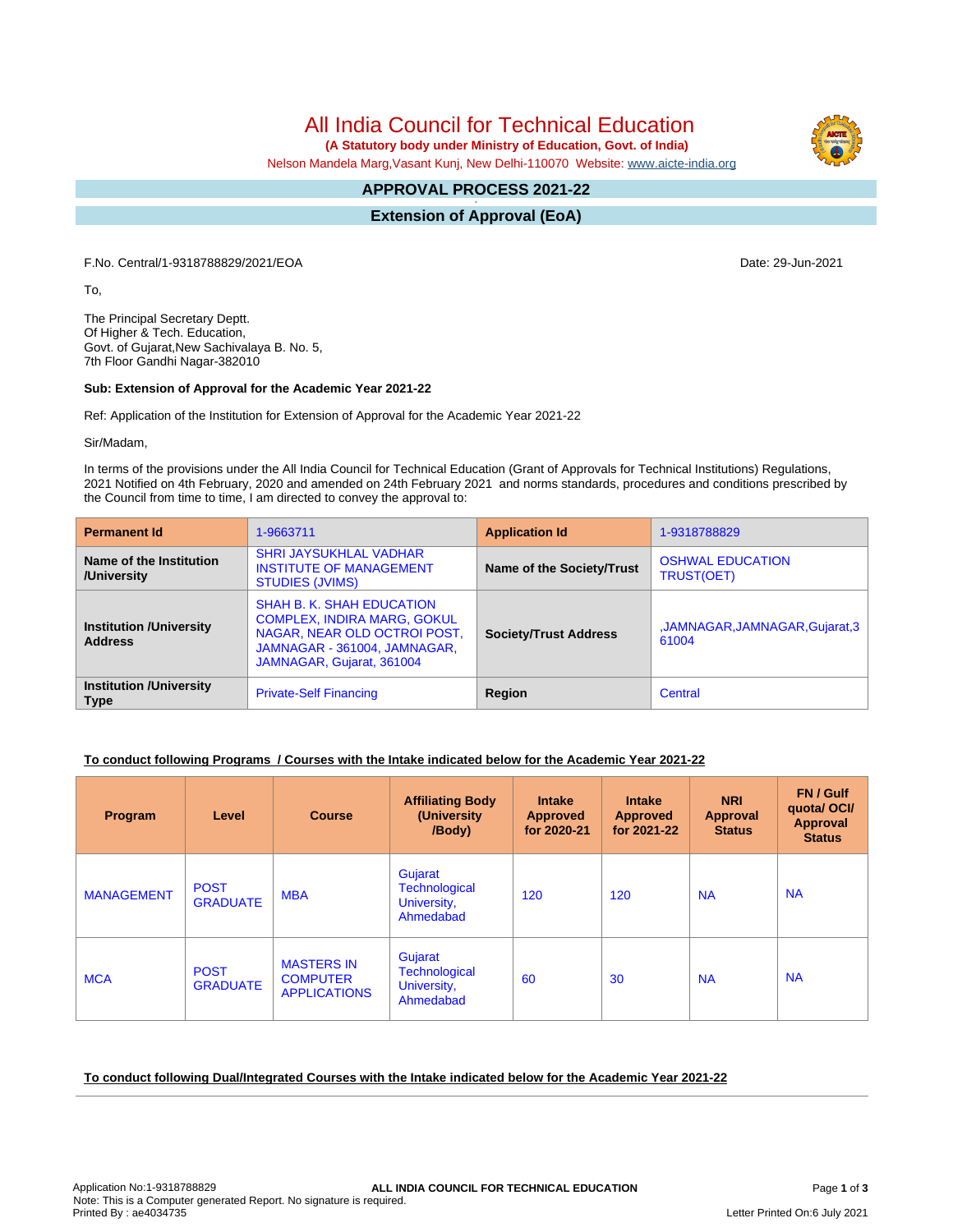| Program           | Level      | <b>Course</b>                                                                | <b>Affiliating Body</b><br>(Univ/Body)        | <b>Intake</b><br><b>Approved for</b><br>2020-21 | <b>Intake Approved</b><br>for 2021-22 |
|-------------------|------------|------------------------------------------------------------------------------|-----------------------------------------------|-------------------------------------------------|---------------------------------------|
| <b>MANAGEMENT</b> | Integrated | <b>MASTER OF</b><br><b>BUSINESS</b><br><b>ADMINISTRATION</b><br>(INTEGRATED) | Gujarat<br>Technological<br><b>University</b> | 60                                              | 60                                    |

## **It is mandatory to comply with all the essential requirements as given in APH 2021-22 (Appendix 6)**

# **Important Instructions**

- 1. The State Government/ UT/ Directorate of Technical Education/ Directorate of Medical Education shall ensure that 10% of reservation for Economically Weaker Section (EWS) as per the reservation policy for admission, operational from the Academic year 2019-20 is implemented without affecting the reservation percentages of SC/ ST/ OBC/ General. However, this would not be applicable in the case of Minority Institutions referred to the Clause (1) of Article 30 of Constitution of India. Such Institution shall be permitted to increase in annual permitted strength over a maximum period of two years.
- 2. The Institution offering courses earlier in the Regular Shift, First Shift, Second Shift/Part Time now amalgamated as total intake shall have to fulfil all facilities such as Infrastructure, Faculty and other requirements as per the norms specified in the Approval Process Handbook 2021-22 for the Total Approved Intake. Further, the Institutions Deemed to be Universities/ Institutions having Accreditation/ Autonomy status shall have to maintain the Faculty: Student ratio as specified in the Approval Process Handbook.
- 3. Strict compliance of Anti-Ragging Regulation, Establishment of Committee for SC/ ST, Establishment of Internal Complaint Committee (ICC), Establishment of Online Grievance Redressal Mechanism, Barrier Free Built Environment for disabled and elderly persons, Fire and Safety Certificate should be maintained as per the provisions made in Approval Process Handbook and AICTE Regulation notified from time to time.
- 4. In case of any differences in content in this Computer generated Extension of Approval Letter, the content/information as approved by the Executive Council / General Council as available on the record of AICTE shall be final and binding.

**Prof.Rajive Kumar Member Secretary, AICTE**

Copy \*\* to:

- **1. The Director of Technical Education\*\*, Gujarat**
- **2**. **The Registrar\*\*,**

Gujarat Technological University, Ahmedabad

**3. The Principal / Director,**

SHRI JAYSUKHLAL VADHAR INSTITUTE OF MANAGEMENT STUDIES (JVIMS) Shah B. K. Shah Education Complex, Indira Marg, Gokul Nagar, Near Old Octroi Post, Jamnagar - 361004, Jamnagar,Jamnagar, Gujarat,361004

**4. The Secretary / Chairman,**

JAMNAGAR,JAMNAGAR Gujarat,361004

#### **5. The Regional Officer,**

All India Council for Technical Education Airport Bypass Road, Gandhi Nagar,